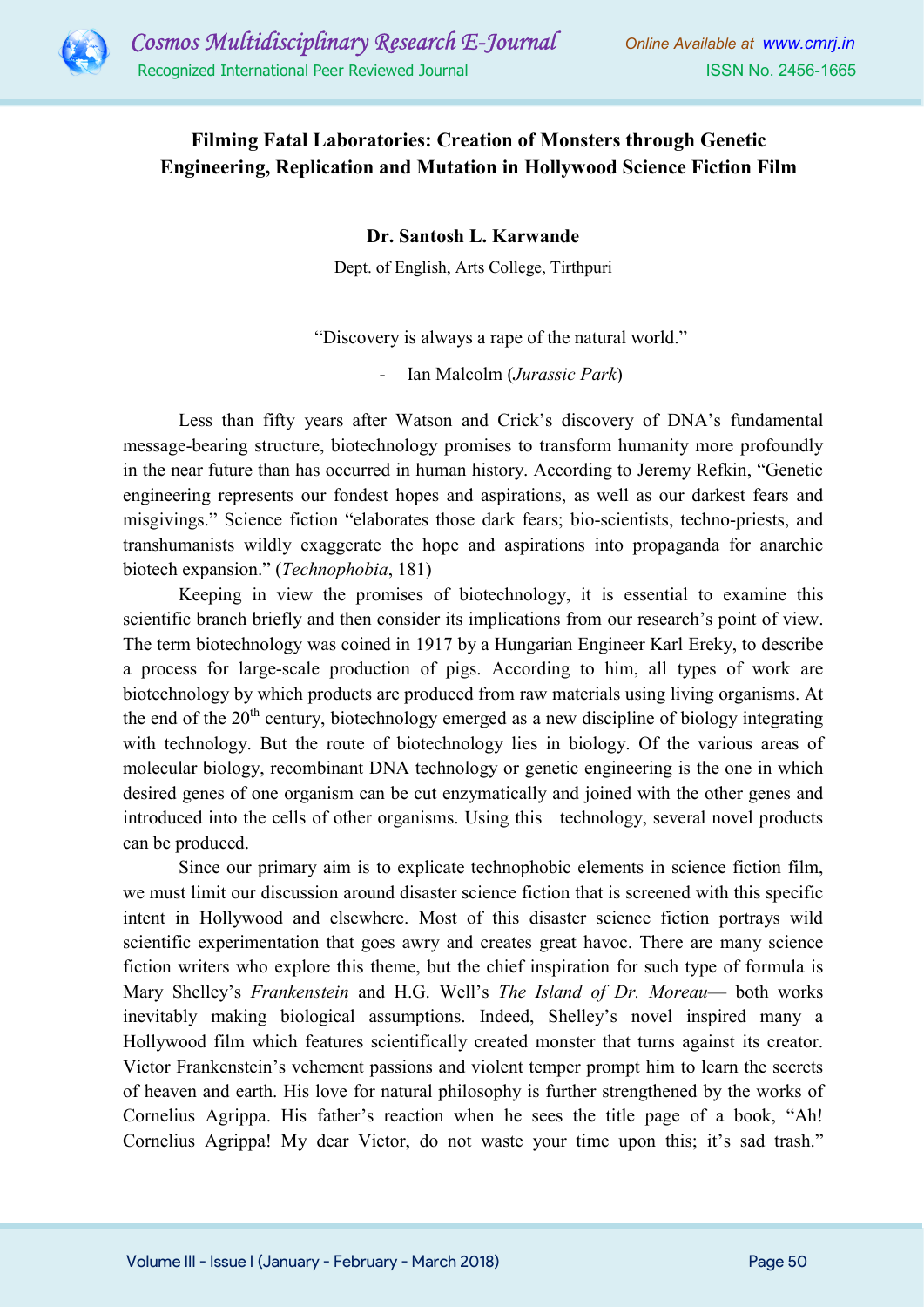

(Shelley, 39) is especially noteworthy from our point of view as it puts forth Shelley's fear of science at a time when science was still in its infancy.

Wells' The Island of Dr. Moreau is another noted work that stimulated many films figuring a remote island where the scientists secretly conduct their wild scientific experiments and run themselves and others into danger. The film portrays genetic alterations rather than cloning. The mad scientist Moreau creates creatures with a fusion of animal and human genes that walk upright and talk, like humans, but have beastlike heads. These creatures call Moreau "Father" and consider him a god who gave them the Law, which absolutely bans killing. Soon events spin out of control. The Beast People rise up, Kill Moreau and others and wrecks the laboratory as they attain complete beasthood. The leader of the creatures says in the end, "No more science, no more laboratories, no more experiments. We have to be what we are…not what the Father tried to make us." Thus the utopian island is completed rendered as a living hell.

Of these, Steven Spielberg's Jurassic Park (1995) and Renny Harlin's Deep Blue Sea (1999) are significant in that they figure Remote Island which has been initially considered as utopia. When Franklin comes to the island for the first time, Dr. Jenny greets him and says, "Welcome to the island paradise." With the same enthusiasm, John Hammond welcomes the team of scientists when they arrive to visit Jurassic Park. These two films are significant cultural commentaries which show disillusionment in the magical powers of science and technology. Deep Blue Sea effectively puts forth the hazards of scientific hubris that leads one towards disaster. When Franklin beholds a scientifically improved shark, he exclaims in great wonder: "What in God's creation!" The chief geneticist of the scientist' team Dr. Jim retorts insolently, "Not His. Ours." In the very next scene, the fish attacks Dr. Jim and he gets killed in the most precarious manner. In another key scene, Franklin lectures about the fatal consequences of playing with nature. He says: "Nature can be lethal, but it doesn't hold candle to man." Dr. Ian Malcolm in *Jurassic Park* also takes this issue more vigorously when he says that "scientific discovery is always a rape of the natural world."

The role of all science fiction is to "communicate ideas, the fears and hopes, the shape and feel of all the infinite possible futures…" (Bova, 6) For that matter, most of science fiction books and films include mini-lectures about the marvels of science and technology. Likewise, it also involves debates and discussions about the wrong use of science and its hellish results. In these movies, different characters represent different points of view which enlighten the spectators about the extent of technological use. John Hammond, in *Jurassic* Park is very enthusiastic about the magical powers of science in realizing his dream. But he is often countered by Dr. Ian Malcolm who neatly predicts the failure of the theme park with the help of Chaos Theory. What Malcolm says about the failure of the park is particularly revealing:

> …the history of evolution is that life escapes all barriers. Life breaks free. Life expands to new territories. Painfully, perhaps, even dangerously. But life finds a way.

John Hammond is irritated with Ian's logic and tries to advance argument after argument while justifying his decision to clone dinosaurs. It appears that he is reluctant to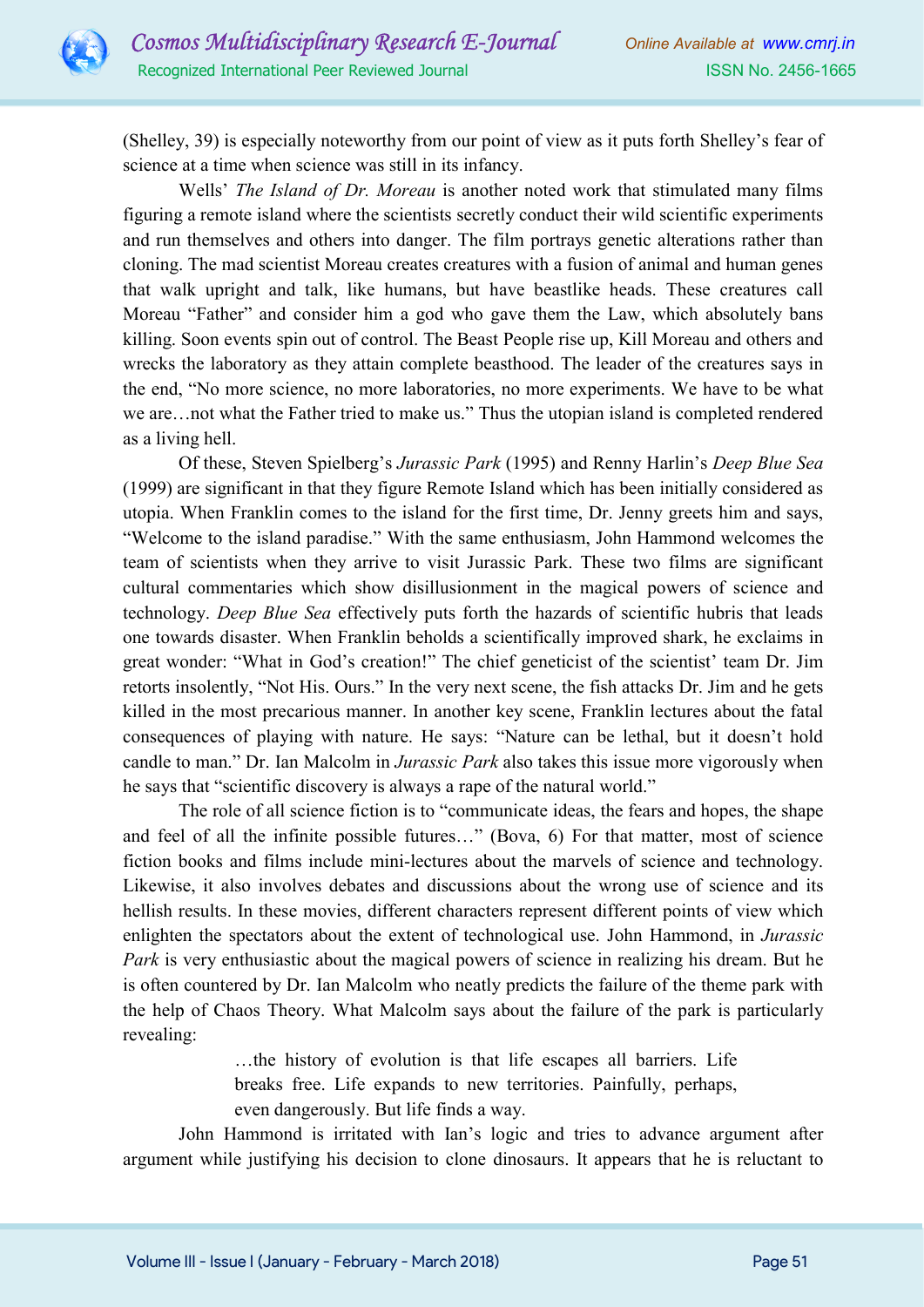

accept his folly even at the end when he is escorted by Alan Grant to the helicopter. Crichton has often been termed as a Luddite, a consistent technophobe scaring people about science and technology. He is didactic in his approach when he teaches his lessons by projecting the night side of life. That is why disaster mode is more suited to his novels. Each of Crichton's disaster SF aims at making us realize the grim realities involved in our science-centered activities. But realities are not well-understood by simple moralizing. A child does not understand that touching the fire is hazardous until it gets its finger burnt. In the case of grown-ups, at least the projection of disasters through extrapolation can help attain wisdom. In *Jurassic Park*, the teaching is more explicit. The fact that Hammond's secret work of cloning dinosaurs on the island of Costa Rica goes unchecked amply illustrates how casually we take scientific experimentations. It brings to our notice the hazards of scientific research without watchdogs. Evidently, *Jurassic Park* is a subtle, updated example of shortsighted greed and its deadly consequences.

Crichton's novel and the movie based on it seem to attack an aspect or tendency of present scientific research in its disastrous conclusions. Even in the film The Andromeda Strain, based on Crichton's 1969 novel of the same name, he depicts the errors of America's brightest scientists trying to fight a deadly plague from the outer space. Here, we get a fine satiric picture of human brain as a parasite, "draining more than its share of blood flow while leading us to inevitable blunders." (Slonczewski and Levy, 176) The same satiric vein is noticeable in Renny Harlin's film *Deep Blue Sea*. A team of ambitious scientists is engaged in enhancing the brain size of sharks in order to harvest more proteins in it. But as a side effect, the sharks get smarter and use the humans as their prey. Despite Carter's repeated warnings, the fatal research is allowed to continue jeopardizing everyone's life. The scientists are shown completely blinded by big dreams of changing the world. When Franklin asks Carter about his stand in the research, he says, "I'm just a fish keeper… I'm not to change the world like the Doc, and I am not to wreck it either." Throughout the film, we find Carter making sarcastic comments about the scientists who vainly try to play God. Besides, the film effectively uses religious evocations attracting our attention towards God and His wrath through the character Preach who plays a cook.

Another noted film entitled Gattaca (1997) continues the theme of genetic engineering imagining our society as it might be in the "not too distant future" when genetic manipulation is routine. Parents can choose the qualities they want their babies to have, selecting gender and other features from eye quality to mathematical ability; adults can read one another's DNA from saliva on a lover's lips or the perspiration on a doorknob. "The result is a stratified social order: although it's illegal to engage in genetic discrimination, the reality is that the plum positions go to the valids, with impeccable genetic credentials, whereas the In-Valids, known as "God children" or "de-gene-rates", are the world's janitors and toilet cleaners." (Hollywood Science, 126-127) The film cleverly foreshadows the grim future in which scientists play as a god. At one occasion, a genetically engineered character Vincent Freeman says: "I'll never understand what possessed my mother to put her faith in God's hands rather than of her local genetists."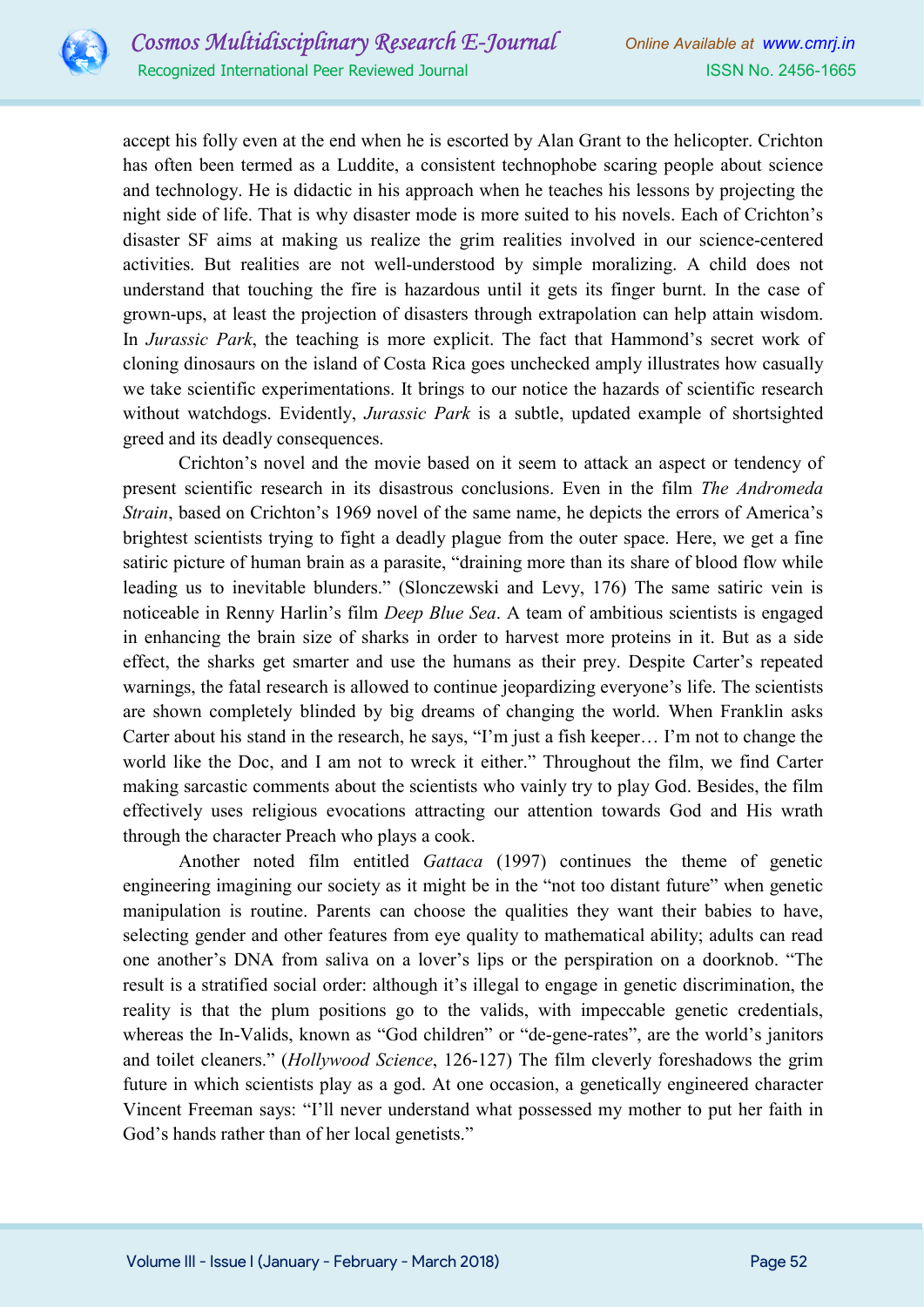

Apart from these films, the horrors of biological mutations are strongly expressed in Godzilla (Dir. Roland Emmerich, 1998) and *The Hollow Man* (Dir. Paul Verhoeven, 2000). The side effects of a nuclear testing cause run amok situations in *Godzilla*. An Iguana nest is exposed to the fallout of a military nuclear test. Dr. Nick, a scientist, is researching the effects of radiation on wildlife is sent at a site where huge footprints of an unknown animal are seen. He comes to the conclusion that this dinosaur-like animal is a mutant created by nuclear testing. The creature travels to the New York city and creates great havoc killing hundreds of people. It is also discovered that the creature reproduces asexually adding to the worries of the authorities. Finally, the creature is killed in a dramatic situation. Despite a convincing theory of nuclear mutation, the film has been criticized for certain absurdities. But the message is loud and clear: science is likely to prove hazardous if not used properly.

The Hollow Man brilliantly depicts the hazards of being a self-Guinea Pig. This film seems a strange combination of Well's The Invisible Man and Stevenson's Dr. Jekyll and Hyde. Arrogant scientist Sebastian Caine has developed a serum that can make a subject invisible. The team of scientist succeeds in reversing the procedure, returning an invisible gorilla to visibility. They now proceed to test the serum on humans and Sebastian himself volunteers for this testing. The test is successful and Sebastian is completely invisible. However, the scientists are unable to bring him back. Now he appears completely mad as he loses his identity. This makes him irrational and evil. He sneaks around the lab and plays pranks on his fellow scientists. He even stealthily breaks outside and rapes and murders a woman. It appears that he turns into a devil that needs to be killed. Finally, he is killed and order is established.

Our continual association with technology sometimes gives us horrifying dreams rendering prostrations. In *Jurassic Park III*, for instance, Dr. Allan Grant is asleep in a helicopter that has just rescued them from the island inhabited by cloned dinosaurs. Dr. Grant is much exhausted due to the havoc caused by the fierce animals. At this occasion, he dreams a velocirapter which calls him by his name Allan. Similarly, Dr. Susan in *Deep Blue Sea* is suddenly overcome by intense terror when the anesthetized shark suddenly jumps over the boarding platform. Carter ironically asks her whether she had a "bad dream." Even Linda, Sebastian's ex-girlfriend, too had a nightmare that the invisible Sebastian seduces and rapes her. By and large, all these films evoke listlessness about science and technology implicitly referring to the bionic nightmares that haunt us all.

Another horrible area of Hollywood SF is biological warfare – the use of natural or engineered pathogens as weapons. These films figure the evil doctor Joseph Mengele who "epitomized murderous scientific fanaticism, reflecting and portending the mad scientist of horror and science fiction who wants to control evolution, perfect the human species, and, with an end-justifies-the-means rationale, subjects humans to painful experiments." (Technophobia, 187) Anti-biotechnology themes in science fiction connect back to the whole history of anxiety with science, scientists and technology. Amplified by the horrors of Nazi Joseph Mengele, the science fiction geneticist joins a long procession of mad scientists who irresponsibly employ technology in a desire to conquer nature at any cost. While doing this,